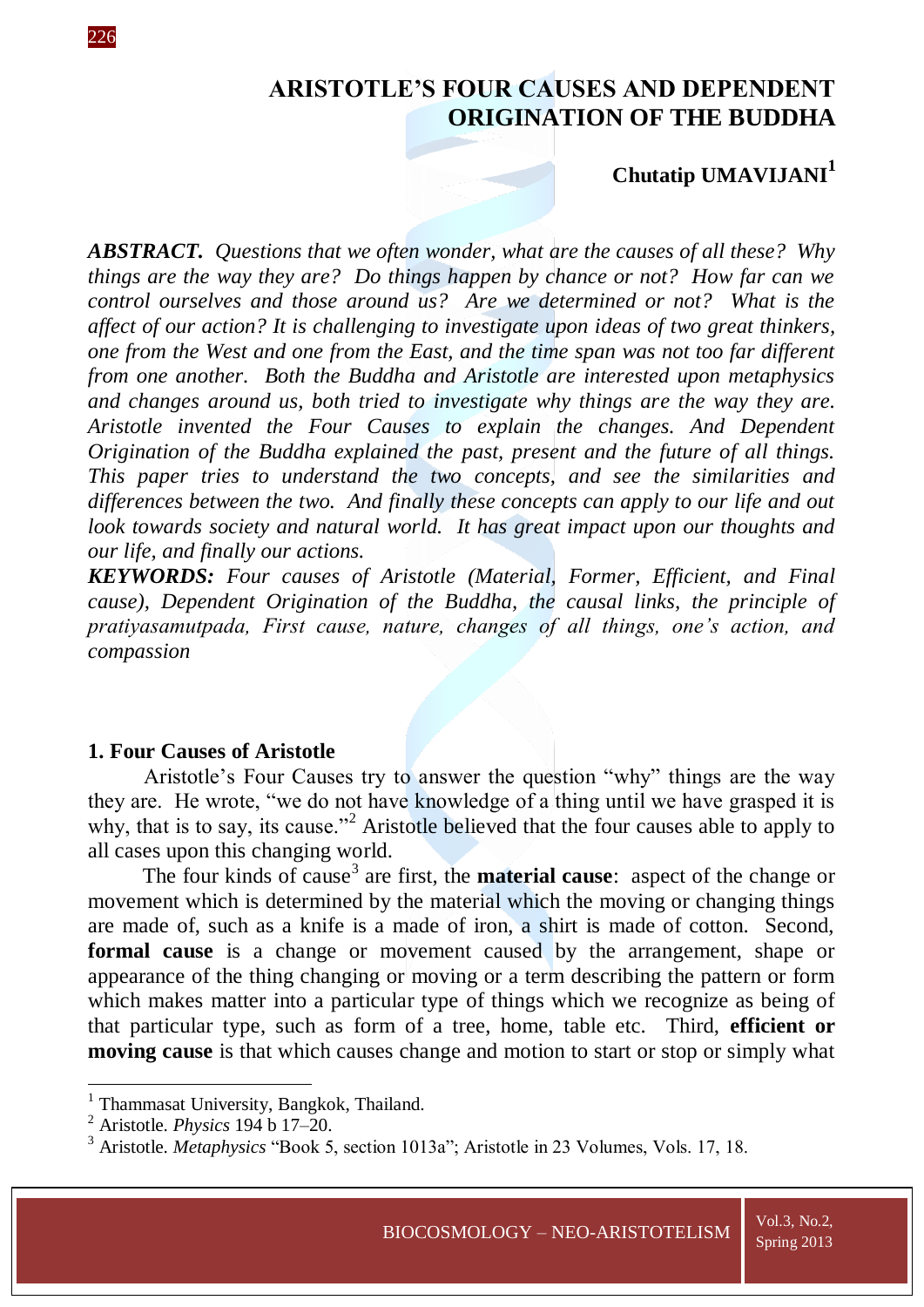brings thing about, such as a statue, the person chiseling away that transforms a block of marble into a statue, or a carpenter transforms wood into a table. Last, **final cause** or *telos* is the aim, goal or purpose of something, for the sake of which a thing is what it is, such as a seed becomes plant as a final cause. It is also very interesting to be noted that Aristotle also thought that a *telos* can be present without any form of deliberation, consciousness or intelligence. In the following passage, Physics II.8:

> this is most obvious in the animals other than man: they make things neither by art nor after inquiry or deliberation. That is why people wonder whether it is by intelligence of by some other faculty that these creatures work, – spiders, ants and the like…It is absurd to suppose that purpose is not present because we do not observe the agent deliberating. Art does not deliberate. If the ship-building art were in the wood, it would produce the same results by nature. If, therefore, purpose is present in art, it is present also in nature.<sup>1</sup>

According to Aristotle, art in nature such as a seed eventually becomes a plant as its final cause, under normal circumstances. He also stressed that the final cause is the cause that brings things about. Once a final cause is in place, the material, efficient, and formal causes follow by necessity. This notion of Aristotle towards nature and art are sufficient within the final cause. This is a very interesting point in comparing to the Buddha.

Aristotle also introduced the unmoved mover or prime mover as a primary cause of the mover of all the motion in the universe. In Book 12, of his *Metaphysics*, Aristotle describe the unmoved mover as being perfectly beautiful, invisible and contemplation only the perfect contemplation. He also equates this concept with Active Intellect. In Book 8 of the *Physics* and Book 12 of the *Metaphysics*, Aristotle said, "that there must be an immortal, unchanging being, responsible for all wholeness and orderliness in the sensible world." In his "first philosophy" or *Metaphysics*, he stated the theology of the prime mover, as an independent divine eternal unchanged immaterial substance. In his cosmological argument, at least one eternal unmoved mover must exist to support everyday change:

> of things that exists, substances are the first. But if substances can, then all things can perish… and yet, time and change cannot. Now, the only continuous change is that of place, and the only continuous change of place is circular motion. Therefore, there must be an eternal circular motion and this confirmed by the fixed starts which are moved by the eternal actual substance that's purely actual.<sup>2</sup>

 1 *The Complete Works of Aristotle. Vol. I.* The Revised Oxford Translation, Ed. Jonathan Barnes.

<sup>2</sup> Ross, D., Ackrill, J. L. (2004) *Aristotle*, p.186.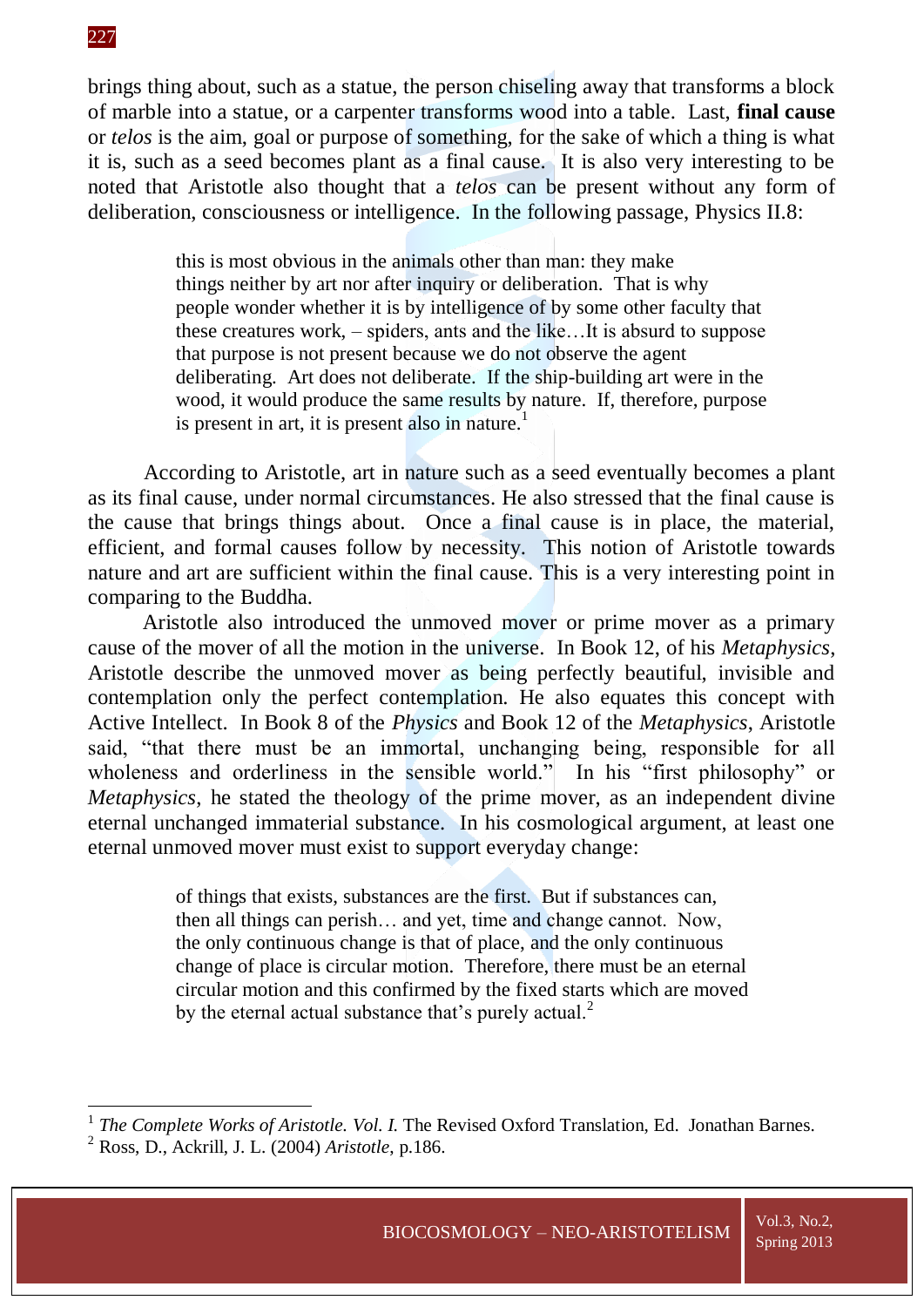Aristotle stressed an explanation without the temporal actuality and potentiality of an infinite locomotive chain is required eternal cosmos. That there is neither beginning or ending: from an unmoved eternal substance for whom the Prime Mobile, turns day and night, the seasons of the year, the transformation of the elements and the nature of plants and animal.

Istvan Bodnar (the author of *"Aristotle's Natural Philosophy"* in Stanford Encyclopedia of Philosophy) wrote that Aristotle believed in infinite causal chains: behind every single individual of an animal species there is an infinite series of male ancestor, each causally responsible for the subsequent members in the series, because Aristotelian species are eternal and male parents are the efficient causes of their offspring. Aristotle will be entitled to assert that the cause of the human being is in the first instance his or her father, but is at the same time the Sun as it moves along its annual ecliptic path. Between celestial revolutions and the individual natural processes there is always a finite causal chain, as these natural processes could not possibly have continued without the celestial motions. This shows Aristotle sees the interconnected of all things, with the casual chain shows that all is connected.

### **2. Conclusion of Aristotle's Four Causes**

Aristotle recognized that everything in the world is in a state of flux, like his predecessor Heraclitus. He argued that behind every movement there must a chain of events that brought about the movement that we see taking place. And this chain of events must lead back to something which moves but is itself unmoved. This is referred as the Prime Mover. The Prime Mover had to be immaterial, not made of stuff, the activity is purely spiritual and intellectual. This concept of the Unmoved Mover or Prime Mover depends upon the argument that everything must have a cause. If we change the word Prime Mover into Nature, this can explainable in itself. As Aristotle does not adequately explain how Prime Mover or God as a thinking force could be responsible for causing movement. More over his idea of changes, there is no beginning nor ending, somehow contradicted to the Prime mover, when and where it all begun? But all is connected.

#### **3. Dependent Origination of the Buddha**

The general our universal definition of 'dependent origination' or 'dependent arising' is that everything arises in dependence upon multiple causes and conditions. Nothing exists by itself as a singular, independent entity. Christina Feldman has good explanation in the following: "What the *panicca-samuppada* or dependent origination actually describes is a vision of life or an understanding in which we see the way everything is interconnected- that there is nothing separate, nothing stands alone. Everything affects everything else. We are part of this system. We are part of this process of dependent origination – causal relationships affected by everything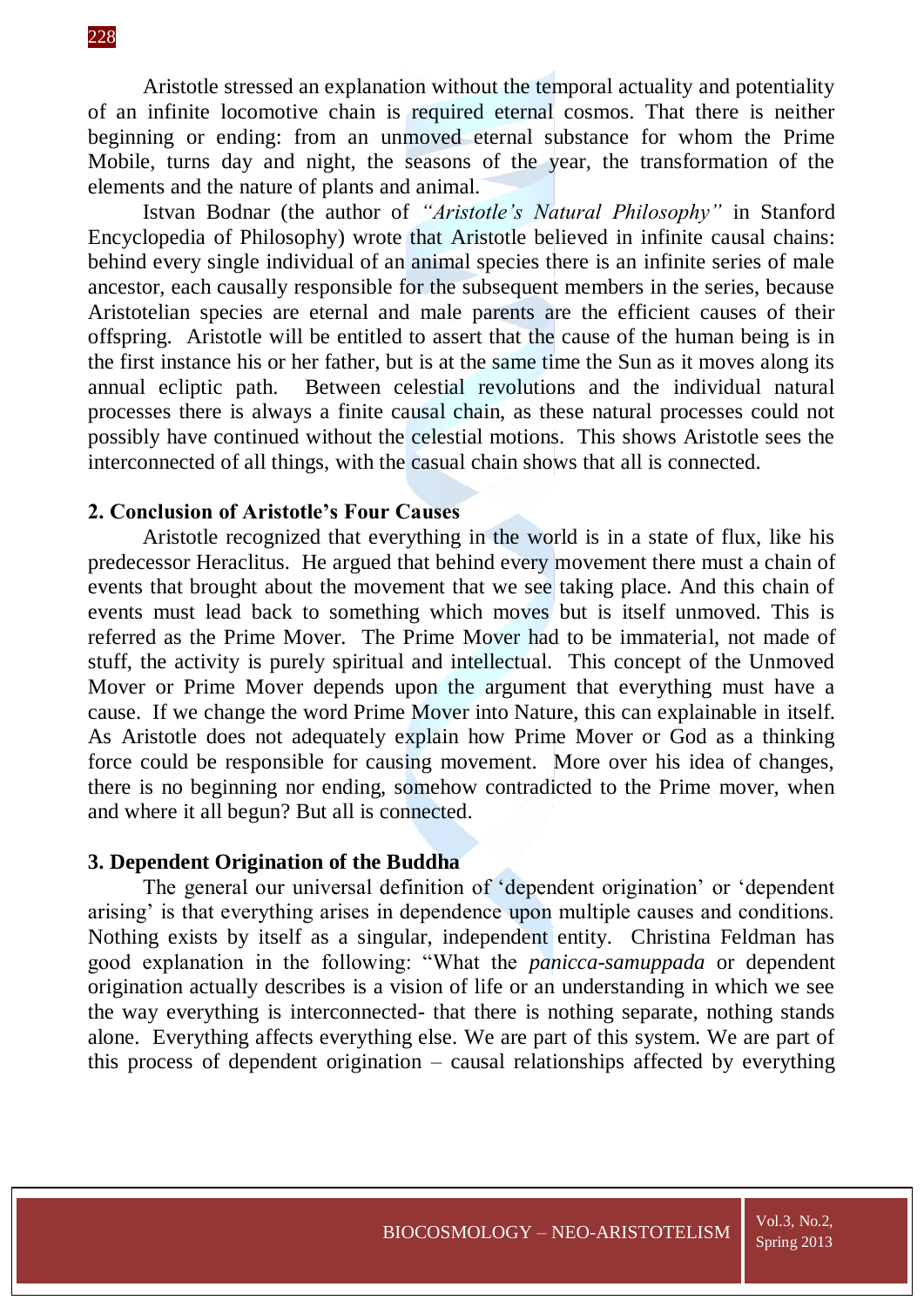that happens around us and, in turn affecting the kind of world that we all in inwardly and outwardly".<sup>1</sup>

The key expression of the principle of *pratiyasamutpada* is found in many sutras:

> *This is, because that is. This is not, because that is not. This ceases to be, because that ceases to be.*

This means the secret of the universe is the nature of changes with causality, one thing leads to another. And the result or outcome is the result of multiple causes and conditions. As Rupert Gethin explains "the Theravada tradition records…as a fundamental axiom the principle that a single cause does not give rise to either a single result or several results; nor do several causes give rise to just one result; but rather several causes give rise to several results."<sup>2</sup>

There are series of causal links (the Twelve *Nidanas*) that explain the process of rebirth and the arising of suffering (*dukkha)*, as well as the possibility to revert this process, and liberate oneself from *samsara* (the rebirth). The twelve link of the causal relationship is the following:

> With Ignorance as condition, Mental Formations arise With Mental Formations as condition, Consciousness arises With Consciousness as condition, Mind and Matter arise With Mind and Matter as condition, Sense Gates arise With Sense Gates as condition, Contact arises With Contact as condition, Feeling arises With Feeling as condition, Craving arises With Craving as condition, Clinging arises With Clinging as condition, Becoming arises With Becoming as condition, Birth arises With Birth as condition, Aging and Dying arise.

Bhikkhu Bodhi stated that the relationship between links is not considered to be a linear causal process, in which each link gives rise to the next link. That each link in the process arises in dependence upon multiple causes and conditions.<sup>3</sup> He further stressed, when there is ignorance, craving and clinging invariably follow, and craving and clinging themselves indicate ignorance.<sup>4</sup>

Venerable Payutto commented that the Principle of Dependent Origination shows the interdependent and interrelation of all things in the form of a continuum. In his words:

#### 229

-

<sup>&</sup>lt;sup>1</sup> Feldman, Christina. "Dependent Origination," <http://www.dharma.org/archives/1999a/Christina.htm>25 February 2011.

<sup>2</sup> Gethin, Rupert, *Foundation of Buddhism*, Oxford University Press, 1998. p.153

<sup>3</sup> Bhikkhu Bodhi, *In the Buddha's Words*, Wisdom Publications, (2005) p.316.

<sup>4</sup> Bhikkhu Bodhi, *In the Buddha's Word*, Wisdom Publications (2005) p.314.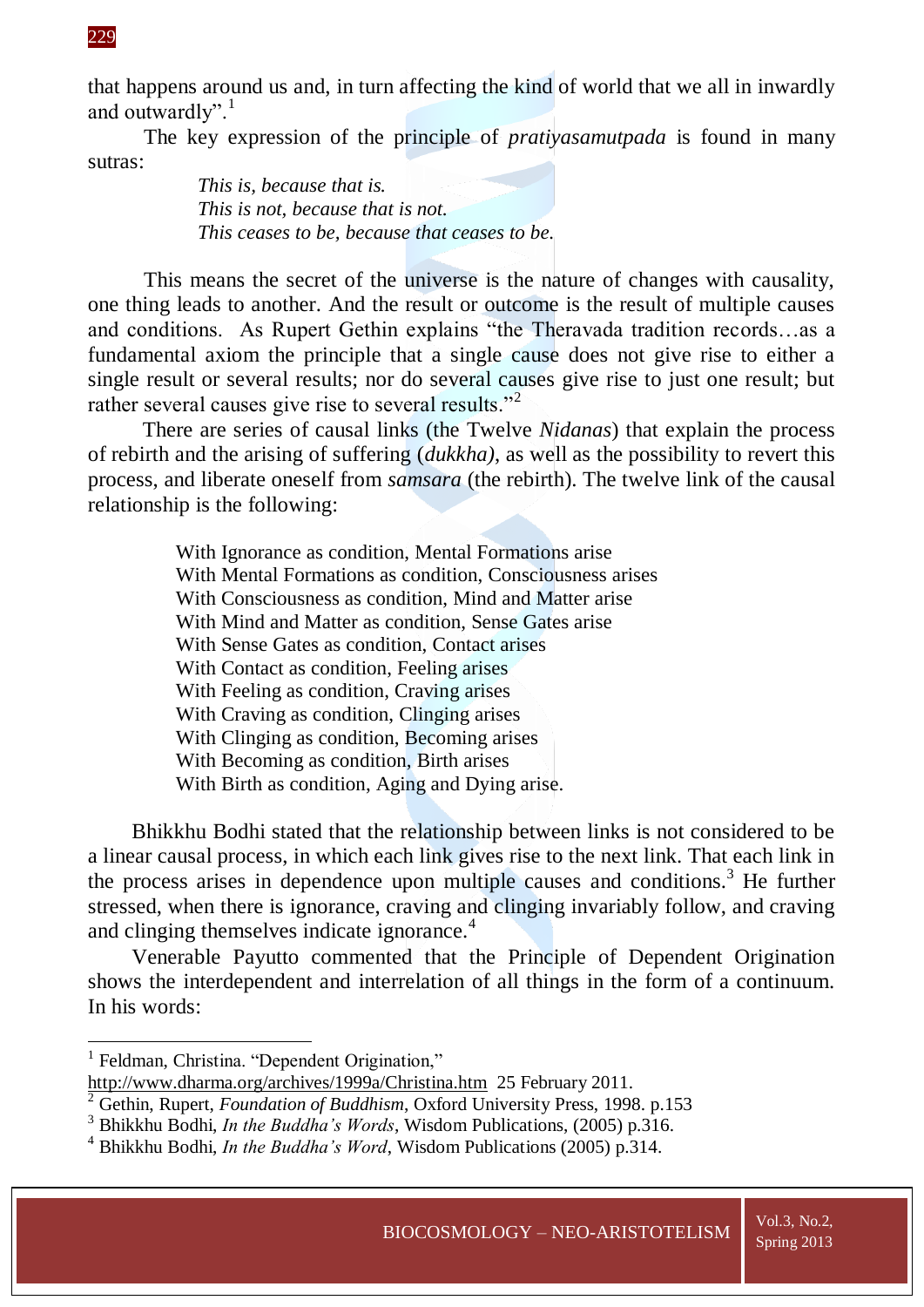*That all things are interrelated and interdependent; all things exist in relation to each other; all things exist dependent or determinants; all things have no enduring existence, not even for a moment; all things have no intrinsic entity; all things are without First Cause.<sup>1</sup>*

Venerable Payutto stated that the Buddha's objective in teaching Dependent Origination is to address the problems of life on a practical basis. First, is the flow of causes and effects are bound to the conditions found in the natural process. There is no Creator or Appointer nor is the world a series of aimless accidents the objective is effectuated through self-reliant effort based on an understanding of causes and conditions. Second, is to create the right causes of desired results can only be done when there is an understanding of those causes and the way they connected with their respective results. Which necessitated the presence of an understanding (*panna*), that life must be dealt with and related to wisdom. Third, is the understanding of the natural process as subject to the cause and effect continuum can be effective of reducing the delusion which causes clinging to, and identification with things as self. Such perspective enables one to have more independent relationship with things as they are. $<sup>2</sup>$ </sup>

Venerable Payutto expressed the essential meaning of Dependent Origination as a description of the process of arising and cessation of suffering. He stated that the word 'suffering' or '*dukkha*' is very important term in Buddhism. That it is essential to understand the word suffering. First, the suffering which is a feeling; this includes both mental and physical suffering, such as aches, pains, sadness, etc. Second, the suffering which is inherent in change; the suffering concealed within the inconstancy of happiness, this is the suffering which is caused by the changes within, and the cessation of, happiness, for example, the condition of comfortable and uncomfortable condition that one can gain within one's surrounding.

And lastly, the most important kind of suffering is the suffering that is inherent within all *sankhara,* all things which arise from determinates; the five *khandhas*. This refers to the subjection of all conditioned things to the contrary forces of birth and dissolution, how they are not perfect within themselves, but existed only as part of the cause and effect continuum. As such, they are likely to cause suffering (that is, the feeling of suffering, or *dukkha-dukkhata*) whenever there is inflexible craving and clinging to them through ignorance.<sup>3</sup>

The principle of Dependent Origination shows the interdependence and interrelation of all things in the form of a continuum in the different perspectives. The form of a continuum arises because of the various determinants are interrelated. The continuum moves and changes form because the various factors concerned cannot

-

<sup>&</sup>lt;sup>1</sup> Payutto, P.A., *Dependent Origination, The Buddhist Law of Conditionality*, Translated by Bruce Evans (section 2, Interpreting Dependent Origination) www.buddhanet.net/cmdsg/coarise2.htm

<sup>&</sup>lt;sup>2</sup> Ibid., section 2

 $3$  Ibid., part 2.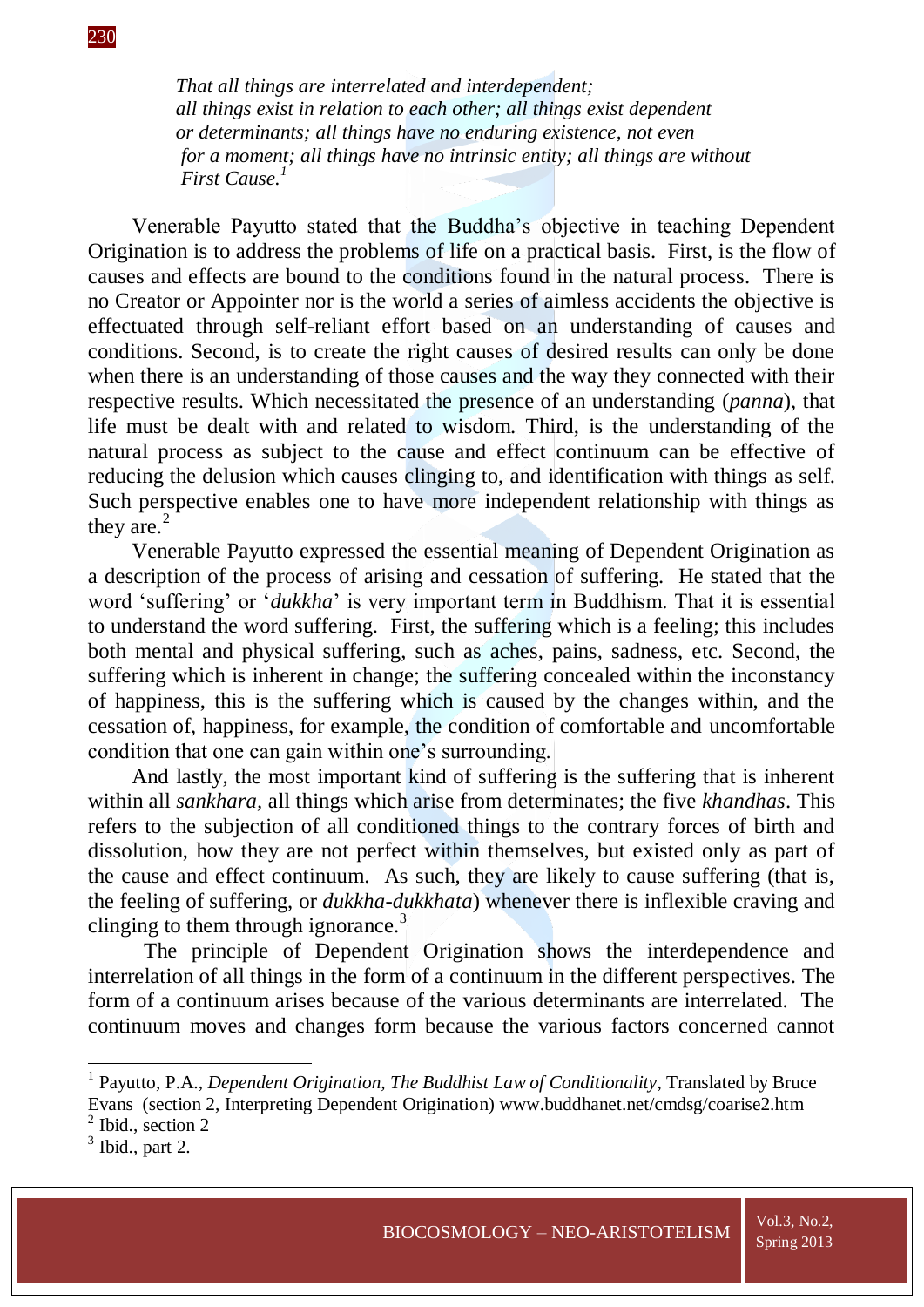endure, even for a moment. Things cannot endure, because they have no intrinsic entity, they are entirely dependent on determinants.

## **4. Comparisons of Four Causes of Aristotle and Dependent Origination of the Buddha**

**A**. **The changeable of all things**: they both agree upon changes, which are happening at all times. Even though Aristotle's word for 'cause' is the Greek *aition* which means an explanation 'for how a thing came about' or responsible for what they are. Dependent Origination means all things change and are interrelated and interdependent upon multiple causes and conditions. **All things are connected. One cannot separate oneself from the rest.**

**B. There are causes upon all changes**: Aristotle uses Four Causes to explain all changes. The Dependent Origination explains that all things are interdependence upon multiple causes and conditions. That all is interdependent to one another (within the twelve links of dependent origination in Buddhism) that mentioned. For Aristotle, the causes are related from the first cause to final cause, (but not in the linear line, as causes of all things involve many factors as well, such as the seeds of will grow only with right temperature and fertile soils.) For Dependent Origination the causes are connected to all the results; and the results become the next cause interwoven deeply within. Several causes give rise to several results and unlimited of time and space especially in the concept of reincarnation in Buddhism. Very difficult to find out what causes the results, when and where. The results are not directed in one linear line as well. **Both Aristotle and the Buddha gave us the sense of awareness in all our actions that what we do there will be result afterwards.**

**C. All things are connected**. One cannot separate oneself from the rest of the society, or that one cannot denies one's action that will not affect the whole, as we are affected upon one another. This perspective means we have to help one another since we are part of the whole. Those who understand this concept will change their perspectives in politics, economics and how to treat each other in the society. **Compassion and helping hands are the answers for us survive in this 21Century.**

## **D. Four causes of Aristotle and one's action in Buddhism**.

**Efficient cause**: means one who act and responsible for his own action or *karma* in Buddhism. One designs one's path or one's life, as Aristotle said, the man who plans is a cause, and that which produces is the cause of that which is produced. **One is fully responsible for one's own action.**

**Final cause: purpose, end, aim or goal of something.** In Buddhism, enlightenment is the aim of practicing meditation. For Aristotle once the final cause is in place, the material, efficient and formal causes follow by necessity.<sup>1</sup> In Buddhism, if one is aiming at enlightenment, one has to prepare oneself both physical (Material cause) and mental (Formal cause: Guru, teacher to give ways and direction).

**.** 

<sup>1</sup> Aristotle, *Physics* II.9.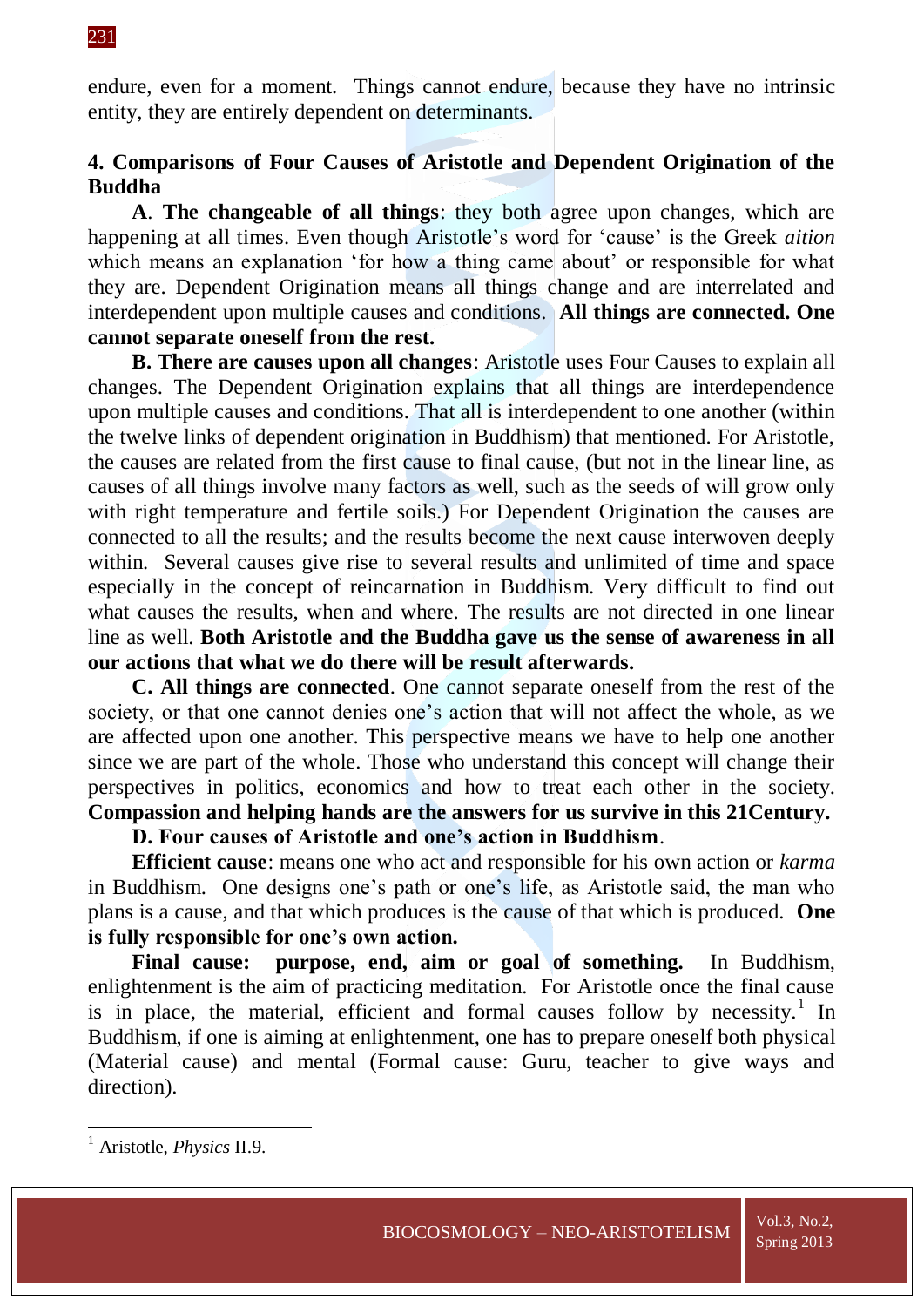### **E. Unmoved mover – First cause**: **Nature in Buddhism**

In Aristotle's Metaphysics, the unmoved mover, First cause, as being perfect, beautiful, and itself contemplating of Active Intellect and is nature that is understood in Buddhism. Aristotle means eternal cosmos that turns day and nights, seasons of the year, transformation of the elements and nature of plants and animal. In Buddhism there is nothing which exits beyond or separate from nature. All events in nature proceed at the direction of the interrelationship of natural phenomena. There are no accidents nor is there any creative force independent of causes. Human beings are part of nature not separate from it. Both understand of nature in Buddhism and First cause or Unmoved Mover of Aristotle are about the same, as it is the understanding of the natural process as subject to the cause and effect. Unmoved mover by Aristotle is to explain a primary cause or mover of all the motion in the universe.

### **Conclusion**

To answer the question, what are the causes of all these? Why things are the way they are? Do things happen by chance or not? We can see after all the investigations upon the topics, nature itself is the answer. It is eternal cosmos that happened to make things are the way they are. All things do not happen by chance but there are causes for it. Only one has to find out or investigate the causes that make it so. Four Causes of Aristotle able to explain or direct in understanding, Dependent Origination in Buddhism tries to explain in perspective that involve time and space that is beyond understanding as it is also due to the problem of reincarnation. Only have to understand beyond time and space. In twelve causal links in Buddhism explain process of rebirth, arising of suffering, and finally able to liberate oneself from *samsara*. This is another topic to discuss about.

Wisdom that we can gain from this investigation is that no matter what we do, will always affect upon the whole. It also tells us to have compassion towards one another, which is the way to survive in this century. We are in the middle of suffering time all around the world, what we need is sharing and giving to others, as whatever we do always affect upon oneself and the whole. This understanding will change the whole perspective of man. With concept in mind, one learns to give more, than to gain. The humanity can overcome the problem of poverty; as those who have are able to provide or share more to those who have not, which is opposite to the present society, (that those who have always wanting more), the riches get richer. In the problem of ecology, people will help one another to protect the environment as this problem cannot be solved only by one, but the whole humanities. Finally, people will care for one another with helping hands to solve all kinds of suffering in our society, as every action will affect us all.